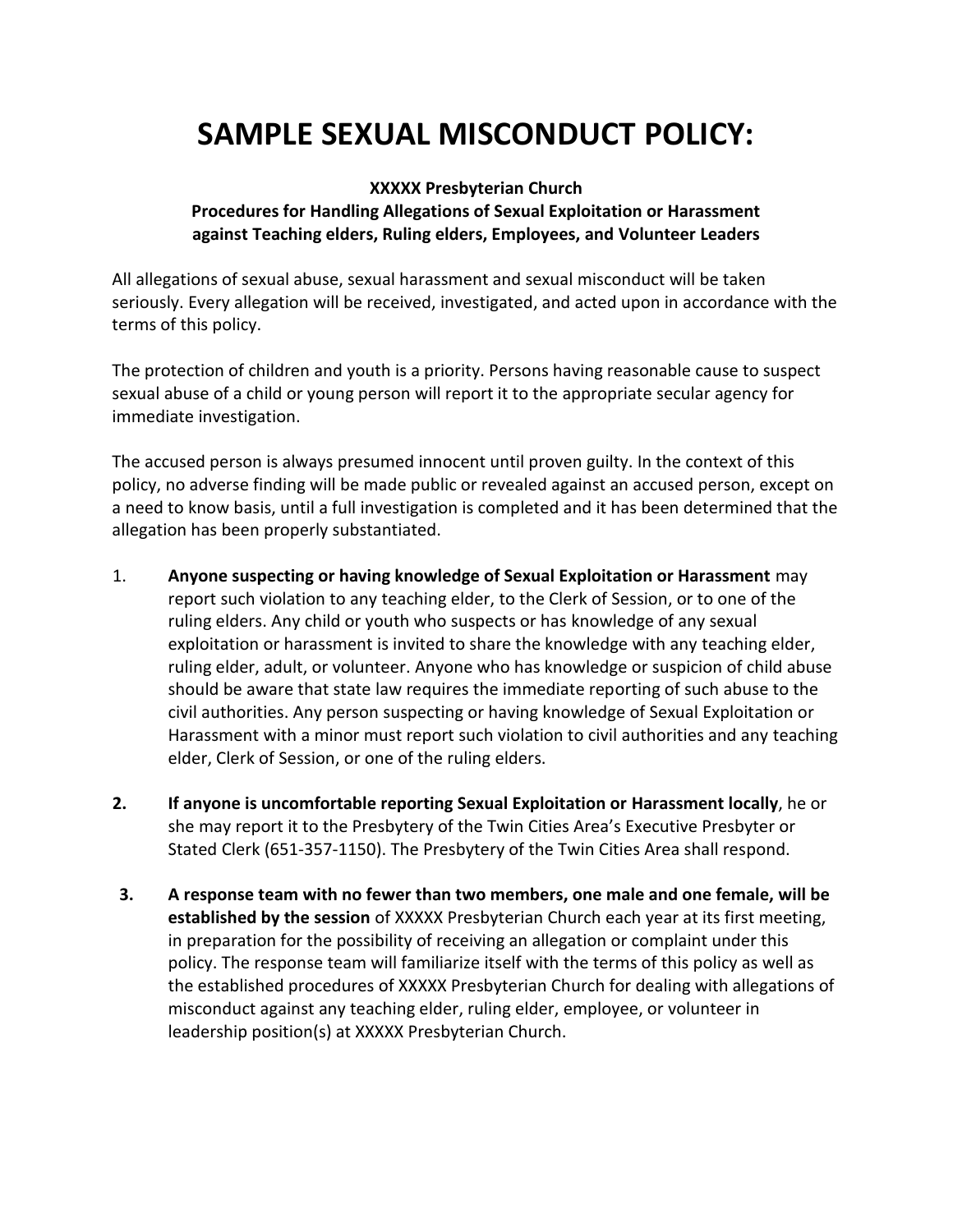## **4. To address incidents of alleged sexual exploitation or harassment:**

- A. The complainant (if adult) may attempt to resolve the matter directly with the individual(s) accused of sexual exploitation or harassment; or
- B. The complainant may report the incident(s) to a teaching elder, Clerk of Session, or ruling elder of the church to resolve the matter.

## **5. The Clerk of Session, ruling elder, or teaching elder receiving the information is required to share the information within 24 hours with the response team.**

- A. The response team shall do the following:
	- 1. If the report is against a teaching elder, the response team will, without further investigation, send a written statement of allegation to the stated Clerk of the Presbytery that holds the teaching elder's membership.
	- 2. If the report alleges sexual abuse or harassment of a minor, the response team will:
		- a. immediately insure the allegation is reported to the civil authorities under state law;
		- b. immediately takes steps to remove the alleged offender (without implication of guilt or innocence) from contact with minors until an investigation is completed or until a resolution of the allegations has occurred;
		- c. immediately notify the parents or guardian of the minor;
		- d. notify the session of the allegation so that the session may take steps to ensure that the accused does not have contact with minors until an investigation is completed or until a resolution of the allegations has occurred.
	- 3. If the report is against a ruling elder, the response team will notify the session that an allegation of offense has been received against a ruling elder that triggers the formation of an investigating committee under the Rules of Discipline of the Book of Order of the Constitution of the Presbyterian Church (U.S.A.).
		- a. The session will appoint an investigating committee according to the Rules of Discipline.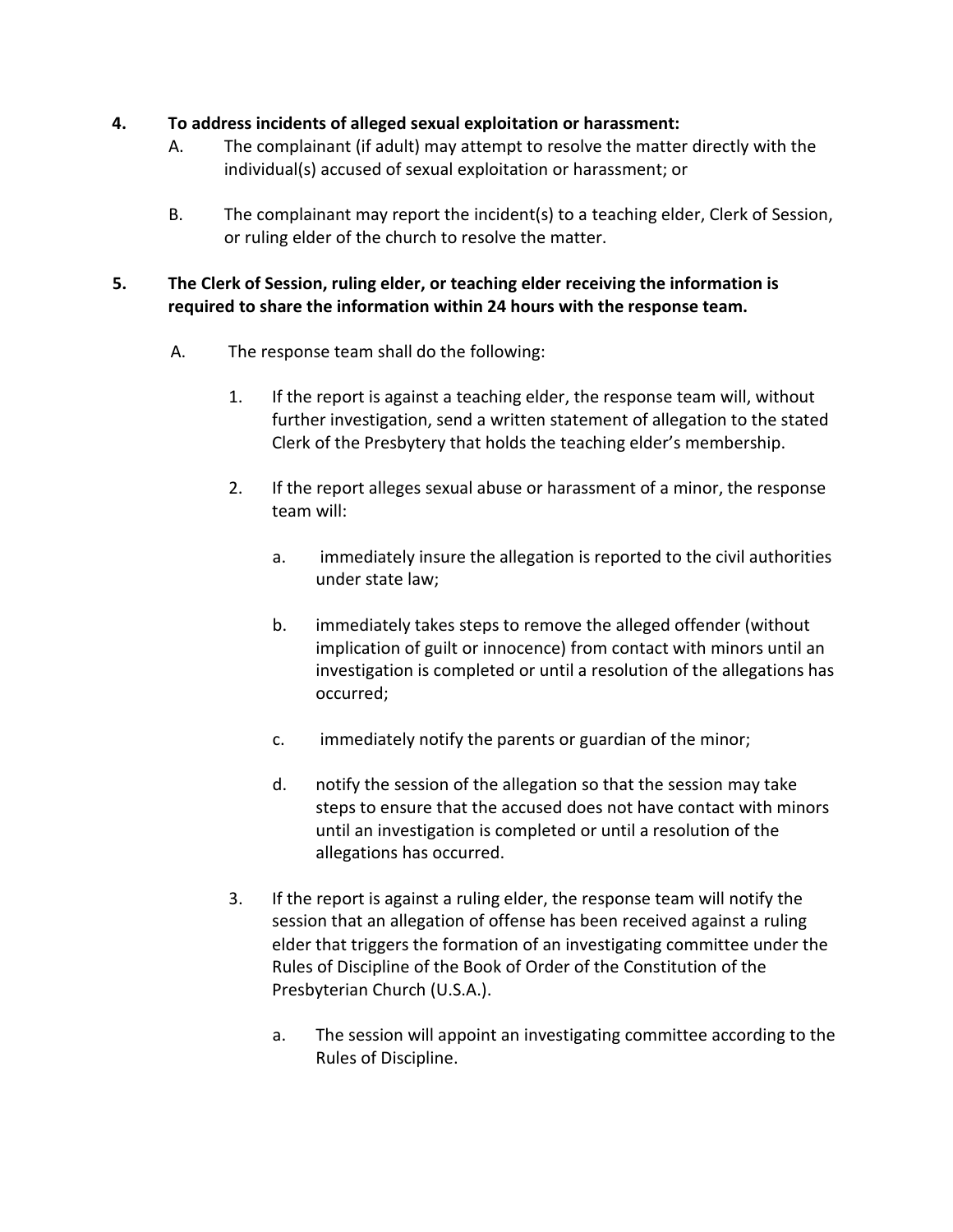- b. The resulting investigating committee will initiate an investigation using the procedures described in the Rules of Discipline.
- 4. If the report is against an employee of XXXXX Presbyterian Church, the response team will notify the person(s) or committee responsible for supervision of the employee. The response team will request a follow-up report from the supervisory body of the outcome of any subsequent investigation or discipline.
- 5. If the report is against a member, volunteer, or non-member of the congregation, the response team will request that the session appoint an investigating committee of three persons to initiate an investigation of the allegations as follows:
	- a. gather any statements of sexual exploitation or harassment from those making the report and any party to the exploitation or harassment.
	- b. gather any information from the person who was accused of sexual exploitation or harassment.
	- c. make determinations and take actions appropriate to resolve the matter. These may include:
		- 1. Finding that sexual exploitation or harassment has occurred and that the appropriate body of the church is called upon to take action accordingly. Such action may include one or more of the following:
			- a. Formal reprimand with defined expectations for changed behavior, including possible public notification;
			- b. Recommending or requiring a program of growth that may include education and/or counseling;
			- c. Temporary removal from ministry, with the terms of the temporary removal clearly defined;
			- d. Dismissal from volunteer leadership position or limitation on participation in church ministry (that will provide protection for the person(s) exploited and/or harassed) and, in extreme cases, affiliation with, or membership in, the church.